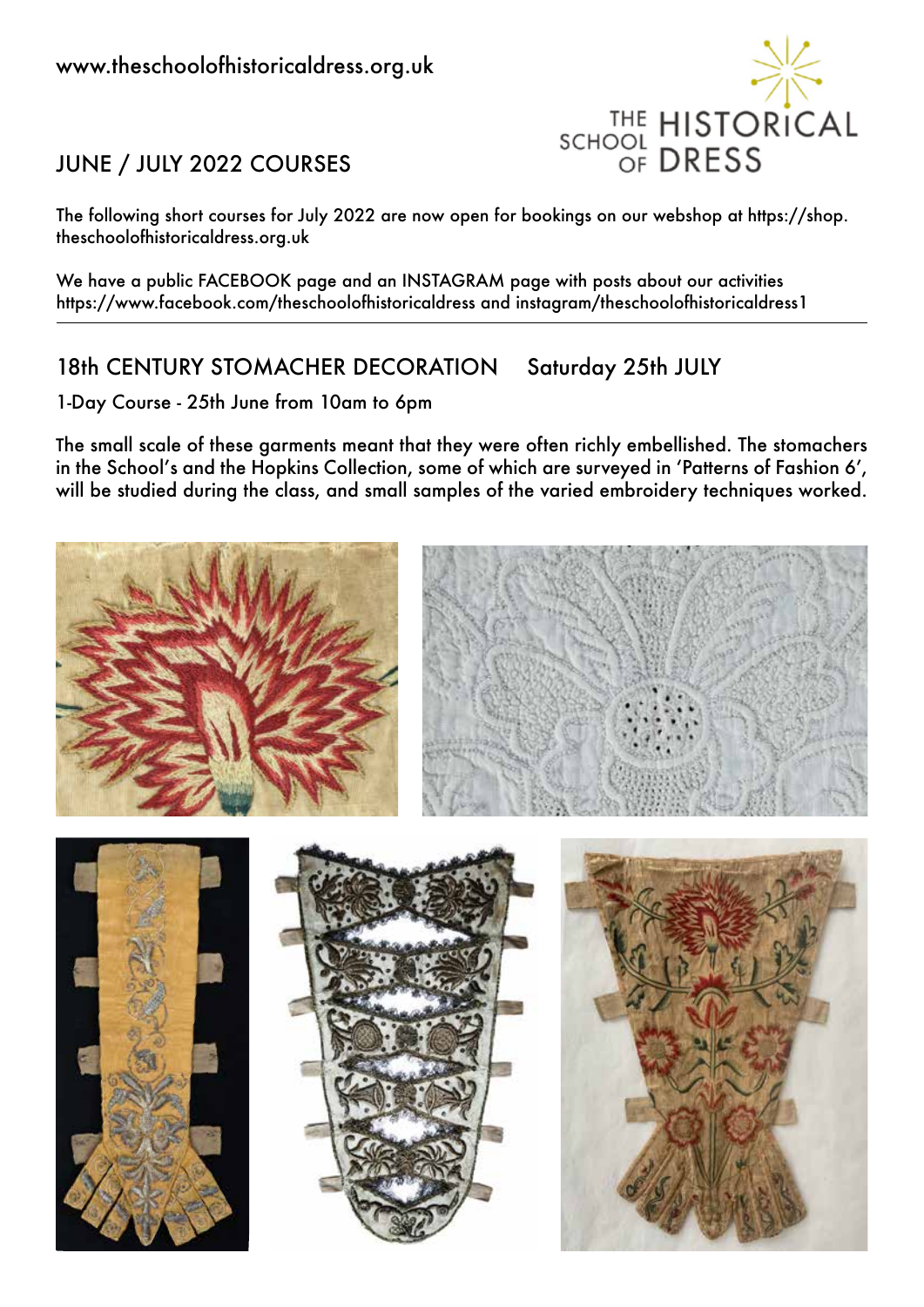#### TAILORING STITCHES & TECHNIQUES c.1400-1800 9th & 10th JULY



2-Day Course - from 10am to 6pm

This course will cover the evolution of tailoring and students will work samplers of key techniques from each century, such as buttonholes, seam construction and padding.

Surviving 16th, 17th and 18th century garments and 15th century textiles that employed tailoring techniques, all from the School Collection, will be available for close examination. These include the early 18th century figured velvet coat shown below.

Colour images from the Janet Arnold Archive of earlier garments will also be used as references.

Tutor -- Melanie Braun

£210 full price / £150 concession price

6 PLACES





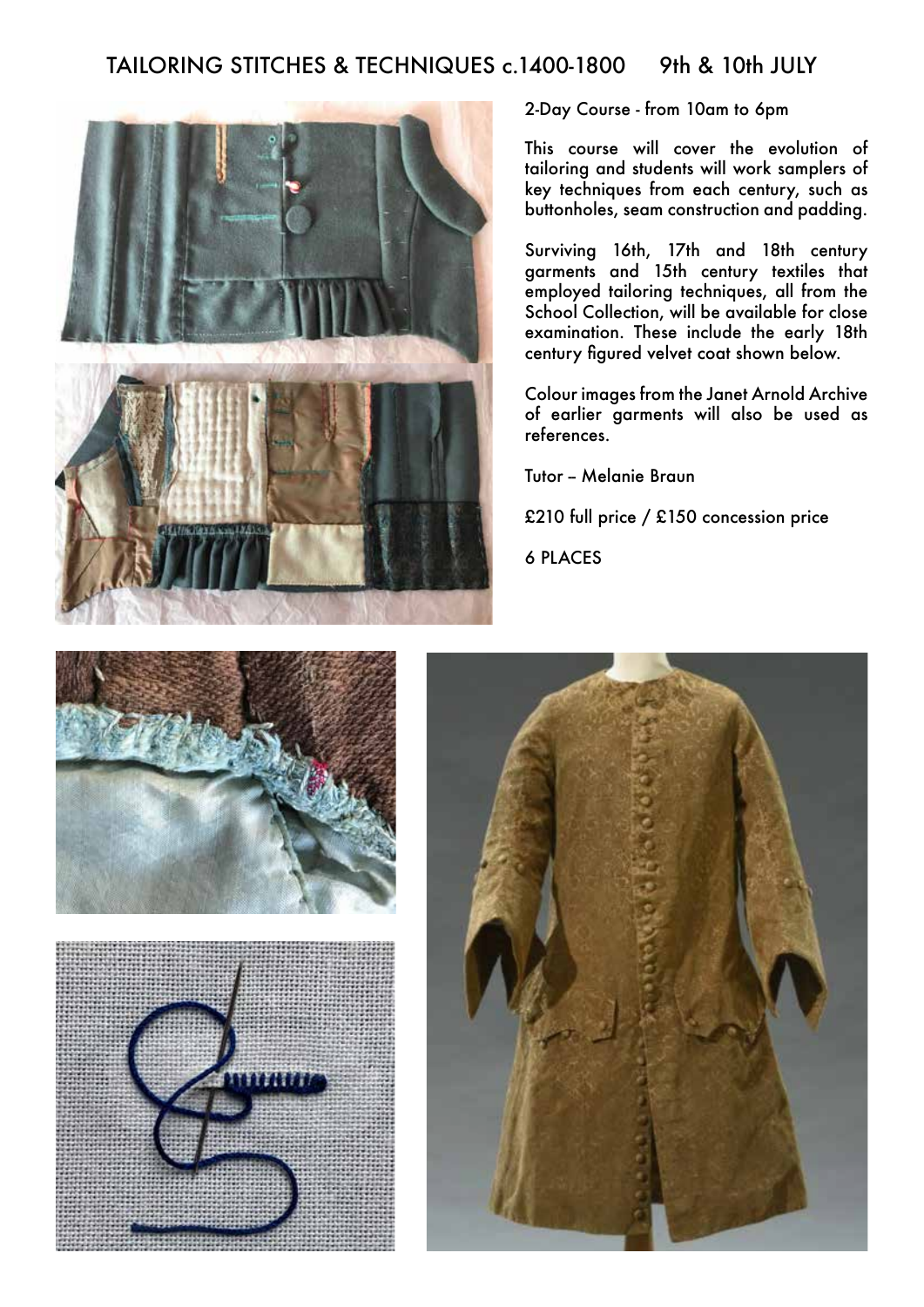#### GOWNS AT THE COURT OF HENRY VIII 23rd & 24th JULY



2-Day Course - from 10am to 6pm

Both long and short gowns were some of the most spectacular outer garments worn by Henry VIII and his courtiers, made of luxurious textiles and furs.

Students will be able to experience pattern-making for such gowns and make a small-scale version of several, in paper and fabric.

Extant textiles and reconstructed gowns from the School Collection with be available for close examination.

Tutors - Maria Hayward & Jenny Tiramani

£210 full price / £150 concession price

6 PLACES



Ildar Abdrazakov as Henry VIII (Enrico) in Donizetti's Anna Bolena. Photo: Ken Howard/Metropolitan Opera

# **millillin**

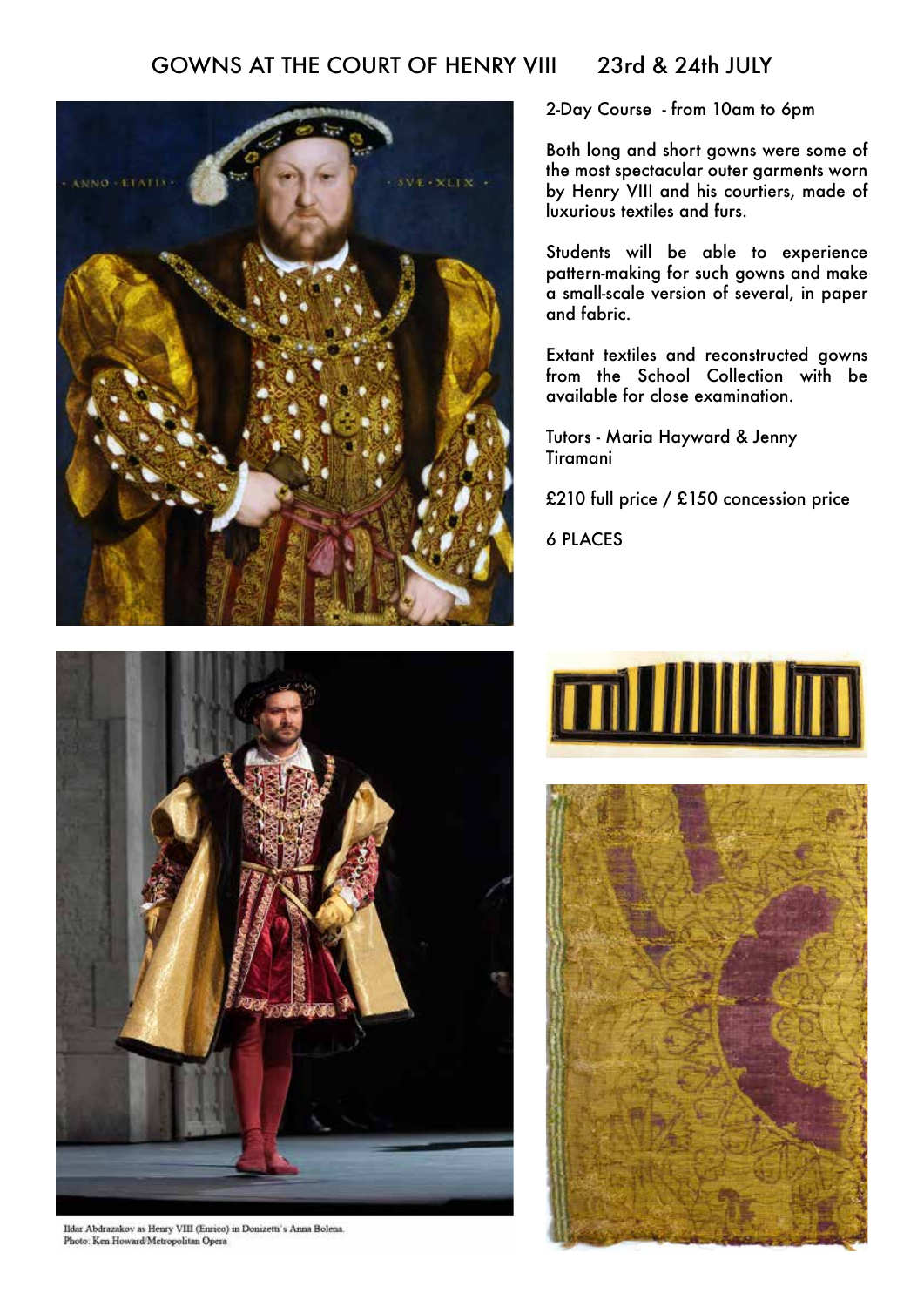#### THE NATURE OF WOVEN TEXTILES FOR GARMENTS c.1600-1800 30th & 31st JULY



2-Day Course - from 10am to 6pm

This course will introduction students to the various types of woven textiles used both on the inside and outside of the garments worn by men and women of different social classes.

The nature of the textiles' fibres, weaves and colours will be covered in the classroom with the aid of extant garments and textile pieces from the School collections.

Students will produce sample books of modern fibres and machine-woven textiles that represent the various techniques used in textiles of c.1600- 1800.

£210 full price / £150 concession price

Tutor - Jenny Tiramani

6 PLACES